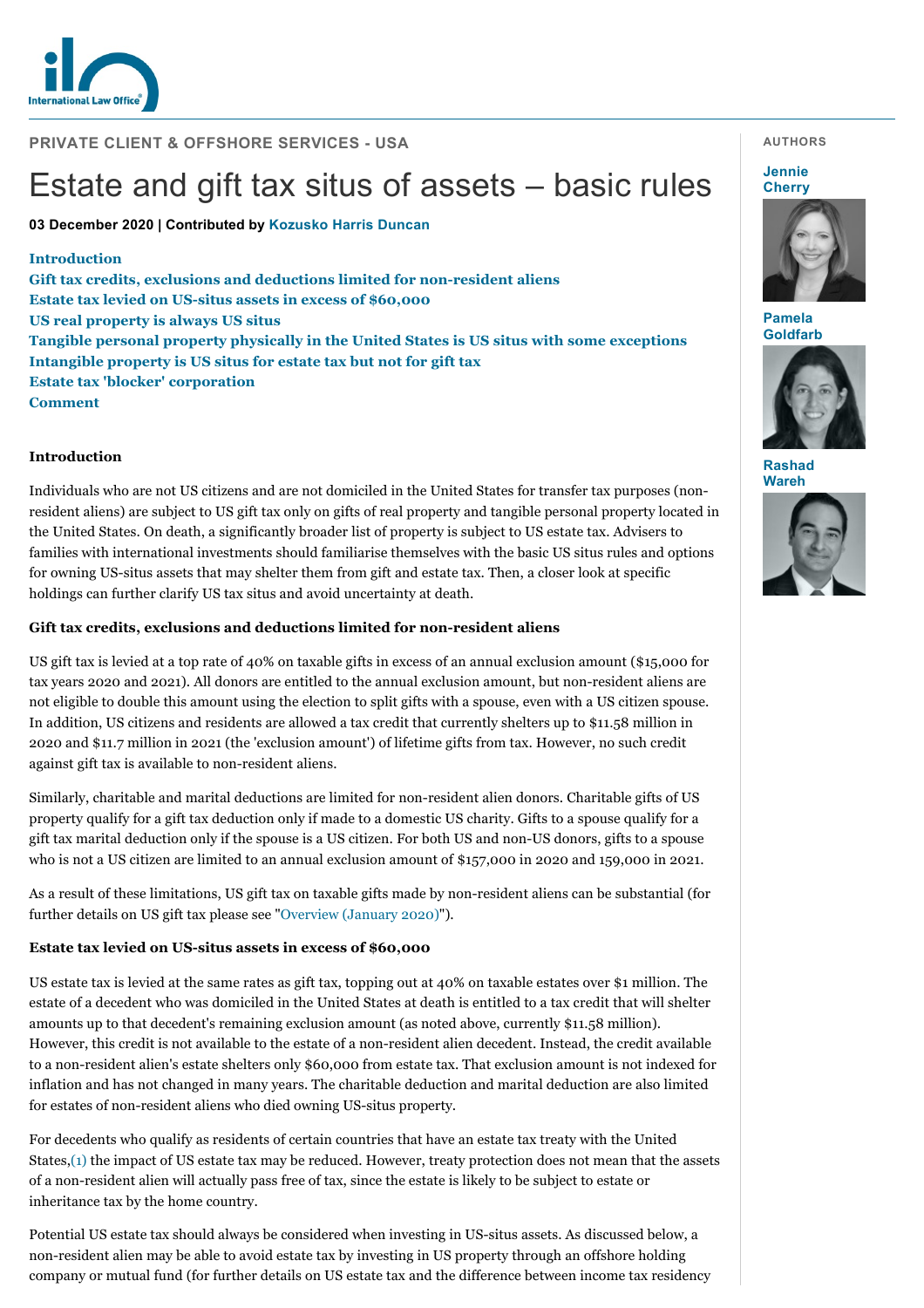and transfer tax domicile, please see ["Overview \(January 2020\)"](https://www.internationallawoffice.com/gesr.ashx?l=9ATP5M4)).

## <span id="page-1-0"></span>**US real property is always US situs**

## *Gift tax*

Real property located in the United States has a US situs for US gift tax purposes. Thus, a non-resident alien's lifetime gift of US real property is subject to US gift tax. In addition to land and houses, condominium apartments are also considered real property and subject to US gift tax. On the other hand, ownership in a cooperative apartment building (common in New York City) is not considered real property but, instead, is an interest in a corporation which owns real estate. As discussed below, intangible interests in a corporation may be gifted without being subject to US gift tax.

## *Estate tax*

Real property located in the United States also has a US situs for estate tax purposes. Thus, any real estate – including personal residences, commercial buildings and land – held directly by a non-resident alien at death is subject to US estate tax. As with gift tax, an interest in a cooperative apartment building is not considered an interest in real property because it is an interest in the corporation which owns the building. However, as described below, for estate tax purposes, corporations organised in the United States are US-situs intangible property subject to US estate tax.

## <span id="page-1-1"></span>**Tangible personal property physically in the United States is US situs with some exceptions**

## *Gift tax*

Tangible personal property physically located in the United States has a US situs for US gift tax purposes. As such, a lifetime gift by a non-resident alien of US-situated tangible property is subject to US gift tax.

A gift of physical currency which takes place in the United States is likely considered a gift of US-situs tangible personal property. Based on this fact, there is some debate as to whether a wire transfer of cash into the donee's US bank account is equivalent to a gift of tangible cash or is a gift of an intangible bank deposit, which is not subject to gift tax as described below. Due to this uncertainty, when making a cash gift to a US taxpayer, the most conservative approach is to make the wire transfer from the donor's account located outside the United States to the donee's account also located outside the United States. Alternatively, the donor might consider gifting US treasury bonds, which do not have US situs for either gift or estate tax purposes. That said, a wire transfer of cash from a non-US account into a US account should be considered a gift of intangible property from the non-resident alien (although there is no Internal Revenue Service (IRS) guidance on this), which may [require the US donee to file Form 3520 \(for more details please see "Preparing US tax and information returns:](https://www.internationallawoffice.com/gesr.ashx?l=9ATP5M7) Forms 3520 and 3520-A").

## *Estate tax*

Tangible personal property physically located in the United States on the owner's death is also considered to have a situs in the United States for estate tax purposes. Tangible property includes art, jewellery and furniture. Physical currency located in the United States, whether US dollars or another currency, is generally considered to be tangible personal property. US-situs tangible personal property is subject to US estate tax to the extent that its value exceeds the \$60,000 exemption amount.

There is an exception for certain loaned artwork located in the United States at the time of death. Artwork owned by a non-resident decedent is not considered to be property within the United States for estate tax purposes if it is:

- imported into the United States solely for exhibition purposes;
- loaned for those purposes to a public gallery or museum, no part of the net earnings of which inures to the benefit of any private shareholder or individual; and
- on exhibition, or en route to or from an exhibition, in such a public gallery or museum at the time of the owner's death.

## <span id="page-1-2"></span>**Intangible property is US situs for estate tax but not gift tax**

# *Gift tax*

Intangible property such as copyrights, patents, contract rights, stock and debt obligations are not considered US situs for gift tax purposes. Thus, a non-resident alien may make a lifetime gift of US stock and not be subject to US gift tax.

# *Estate tax*

On the other hand, for estate tax purposes, intangible property located in the United States is generally considered to be situated in the United States and subject to estate tax. Intangibles – including copyrights,